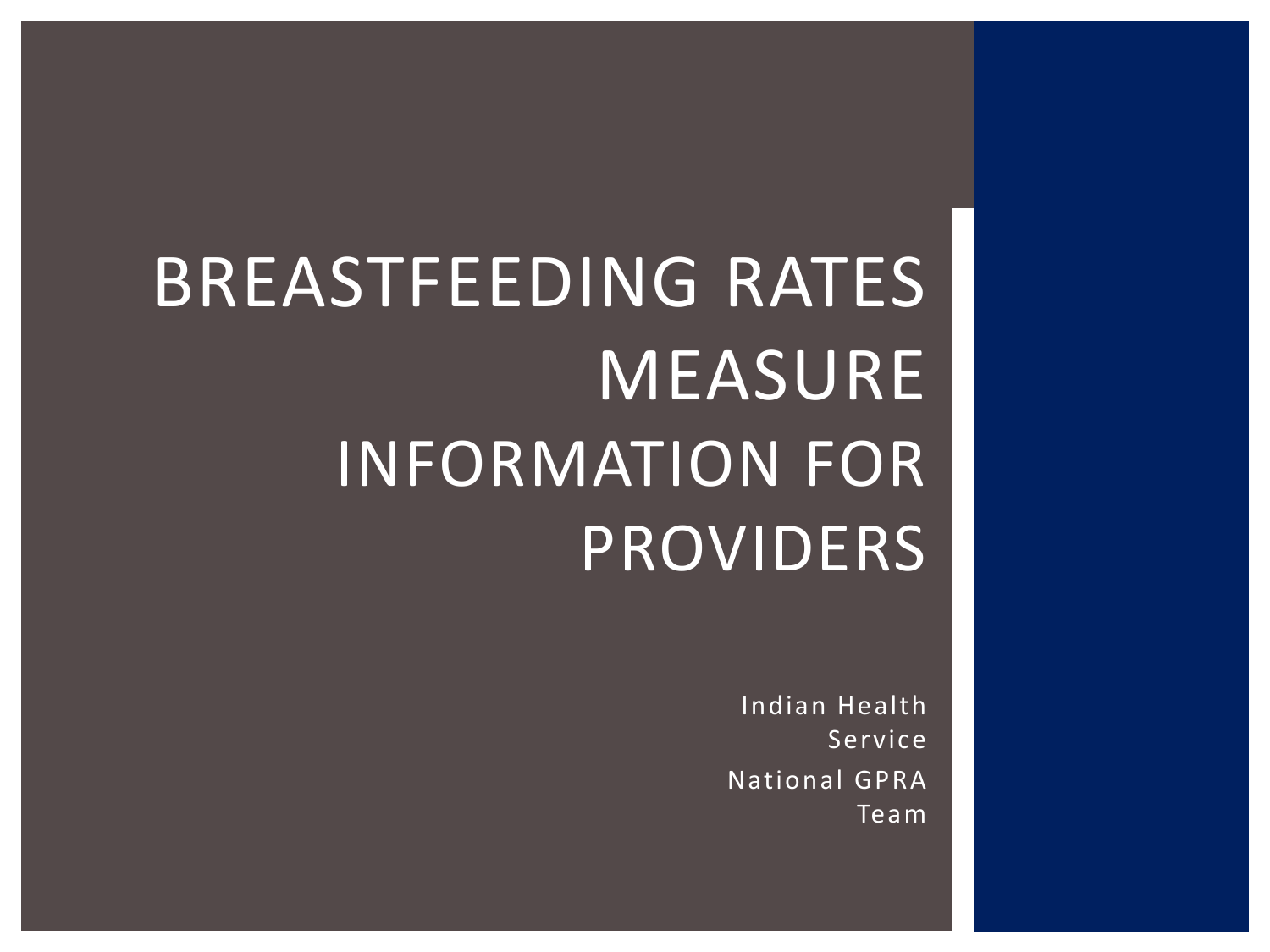### INDIAN HEALTH SERVICE BREASTFEEDING RATES GPRA MEASURE

- Developed in FY 2007 to encourage breastfeeding among infants and improve rates of breastfeeding initiation, duration, and exclusivity
- Goal: to provide measurable data on breastfeeding rates to help health programs support nursing mothers and their families
- Developed originally as a measure for federal programs
- A GPRA measure for all federal, tribal, and urban programs since FY 2013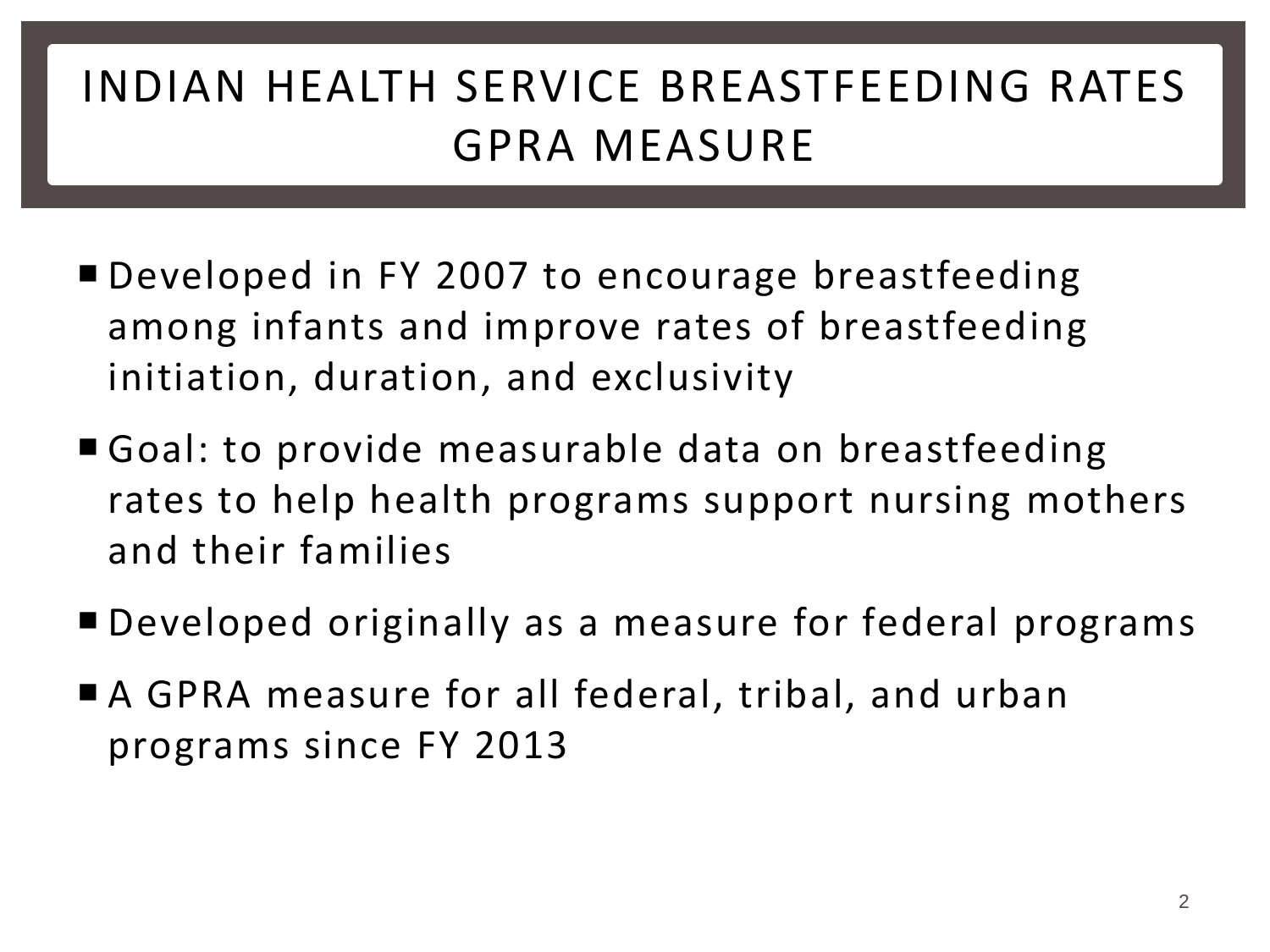# BREASTFEEDING RATES AT IHS (FEDERAL/TRIBAL CLINICS)

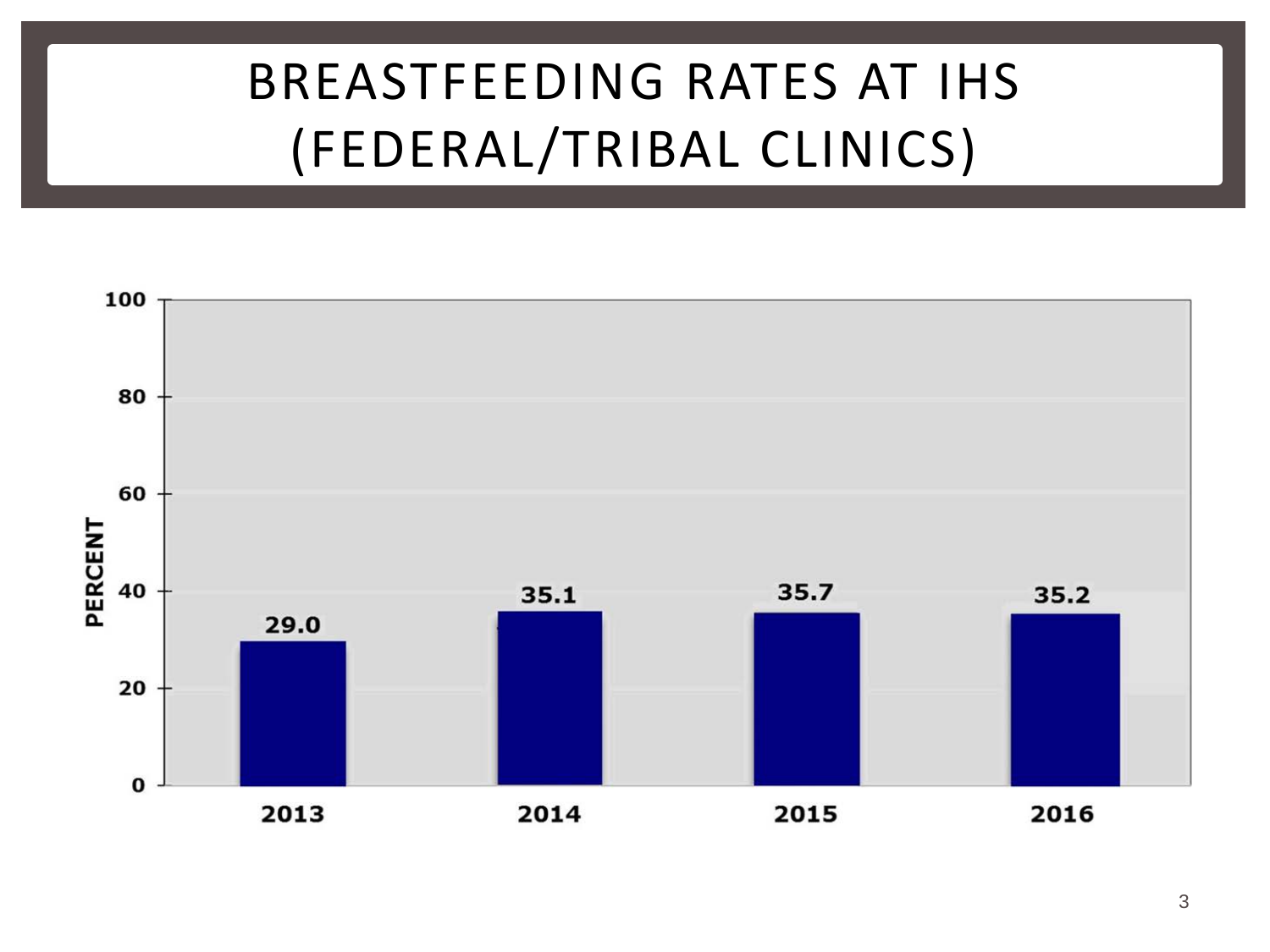### BREASTFEEDING HEALTH BENEFITS

- Benefits of breastfeeding include a significantly reduced risk of acute otitis media, diarrhea gastroenteritis, severe lower respiratory tract infections, asthma, hypertension, CVD, and certain types of cancer.
- Breastfeeding is also associated with reduced rates of sudden infant death syndrome (SIDS).
- Evidence also suggests breastfeeding may also be beneficial for dental health.

Sources: American Academy of Pediatrics. Policy Statement: Breastfeeding and Use of Human Milk. *Pediatrics.* Feb 2005; 115(2); 496-506. Lindsay and Vann Jr, "Breastfeeding: Am Overview of oral and general health benefits" *The Journal of the American Dental Association* Feb 2013 Vol. 144, Issue 2, p 143-151; Binns, Lee, and Low. The Long-Term Public Health Benefits of Breastfeeding; *Asia Pacific Journal of Public Health* Vol. 20, Issue 1 p 7-14 January 2016.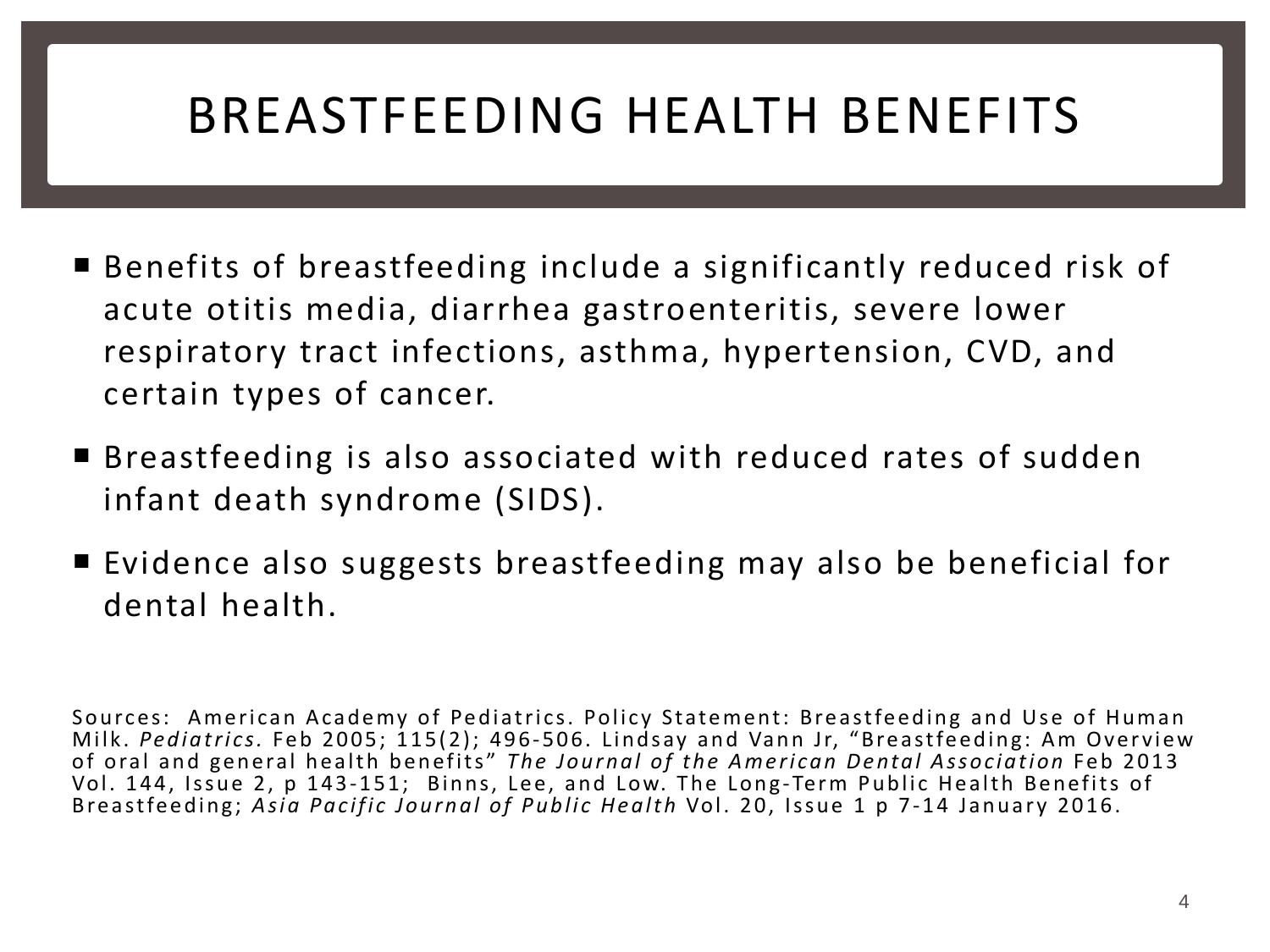### BREASTFEEDING AND OBESITY

- Breastfeeding has been associated with lower rates of obesity among children.
- Large-scale studies have consistently shown that the longer an infant is breastfed, the less likely they are to be overweight later in life.

Sources: Yan, J, Liu L, Zhu Y, Huang G. Wang P. The association between breastfeeding and childhood obesity; a meta - analysis. *BMC Public Health* 2014 14: 1267.Gillman MW, Rifas- Shiman SL, Berkey CS, Frazier AL, Rockett HRH, Camargo CA Jr, Field AE, Colditz GA. Breast-feeding and overweight in adolescence. *Epidemiology January* 2006; 12(1): 112 - 14. Gilman MW, Rifas- Shiman SL, Camargo CA, Berkey CS, Frazier AL, Rockett HRH, Field AE, Colditz FA. Risk of overweight among adolescents who were breastfed as infants. JAMA 2001;285:2461-67. Grummer-Strawn LM, Mei Z. Does breastfeeding protect against pediatric overweight? Analysis of longitudinal data from the Centers for Disease Control and Prevention Pediatric Nutrition Surveillance System. *Pediatrics*. 2004 Feb; 113(2):e81-6.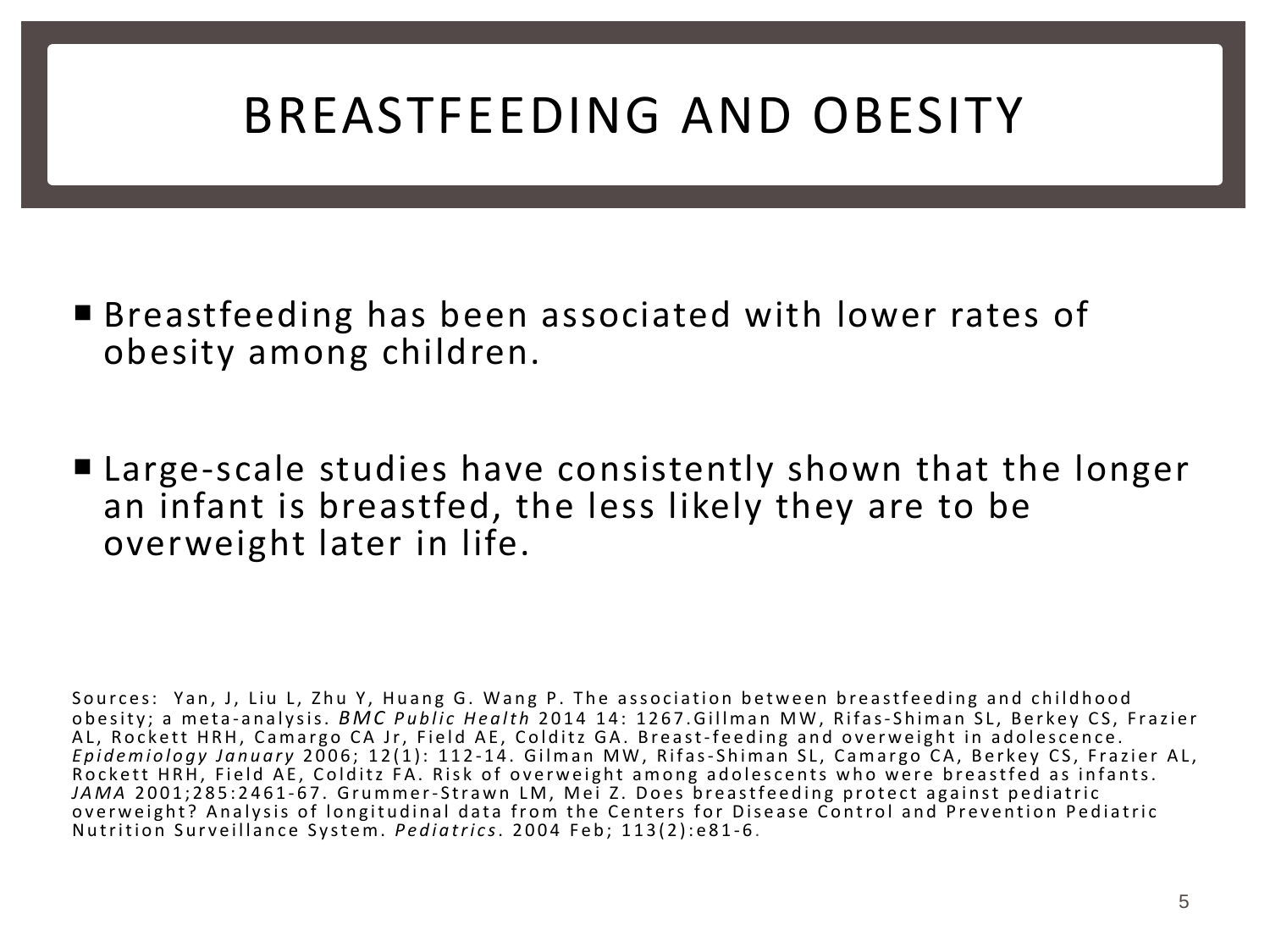### BREASTFEEDING AND DIABETES

- Breastfeeding in infancy is associated with a reduced risk of type 2 diabetes, lower insulin concentrations in later life, and lower blood glucose and serum insulin in infants.
- Breastfeeding also lowers a child's risk of obesity, type 1 and type 2 diabetes regardless of the mother's diabetic status.
- NIH research among American Indian communities showed a 50% risk reduction in diabetes from breastfeeding 2 months or longer.

Sources: Owen C. Martin R, Whincup P, Smith GD, Cook DG. Does breastfeeding influence risk of type 2 diabetes in later life? A quantitative analysis of published evidence. *American Journal of Clinical Nutrition*. November 2006, V. 84 N. 5, 1043-1054. Taylor, JS. Nothnagle M. Magee S. Breastfeeding and Diabetes" *in Diabetes in Women.: Pathophysiology and Therapy* . Humana Press, 2010, p. 415-433. Pettitt DJ, Forman MR, Hanson RL, Knowler WC, Bennett PH. Breastfeeding and the Incidence of non-<br>insulin-dependent diabetes mellitus in Pima Indians. *The Lancet*. 1997; 350:166-168.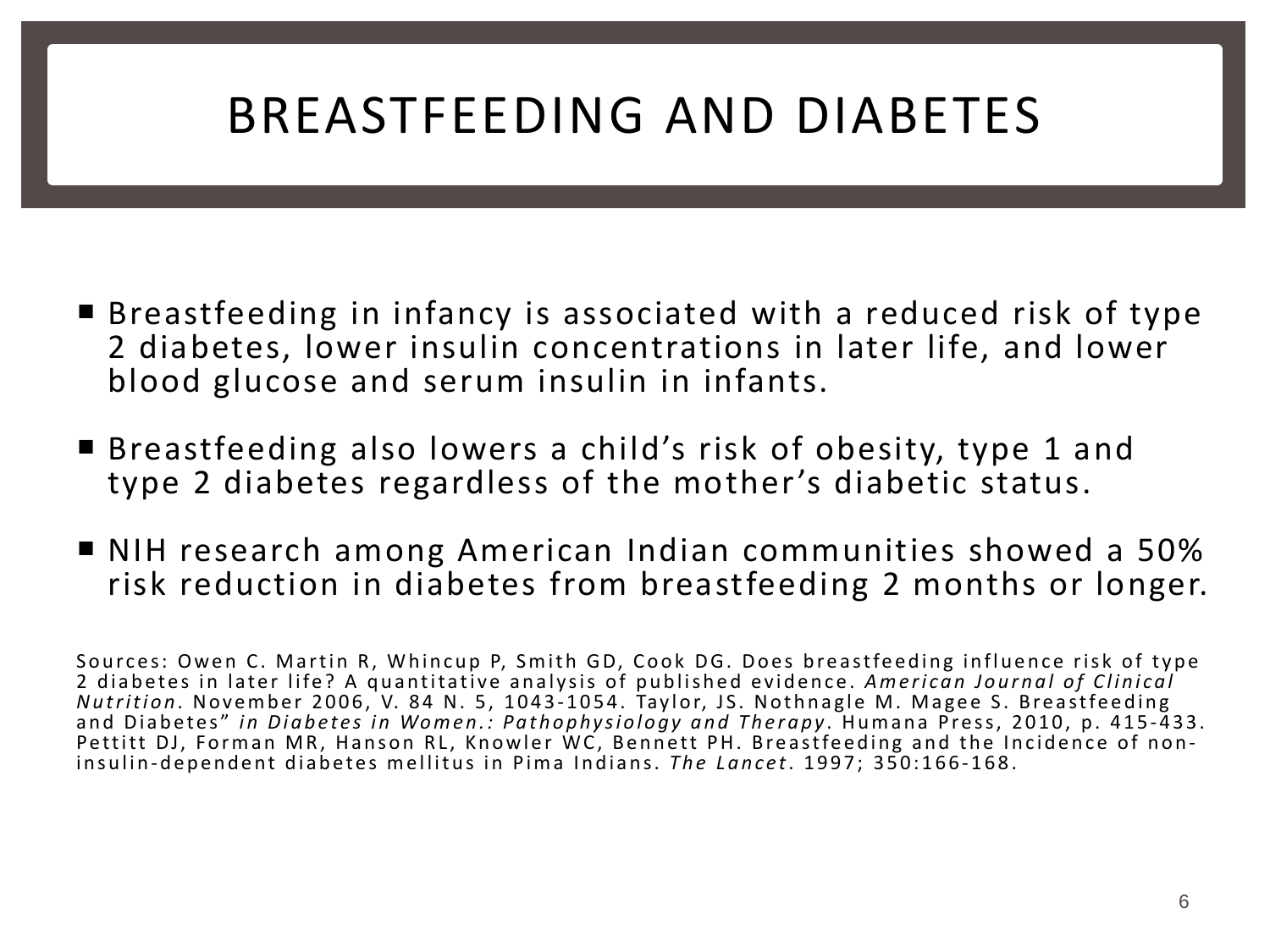# BREASTFEEDING RATES MEASURE LOGIC

#### **Denominator**:

Active Clinical Patients who are 30 through 394 days old who were screened for infant feeding choice at the age of two months (38-89 days)

**Numerator**:

Patients who, at the age of two months (38-89 days)\*, were either exclusively or mostly breastfed

**\*Note**: The age range for this measure was previously 45-89 days but changed to 38-89 days as of CRS version  $17.1$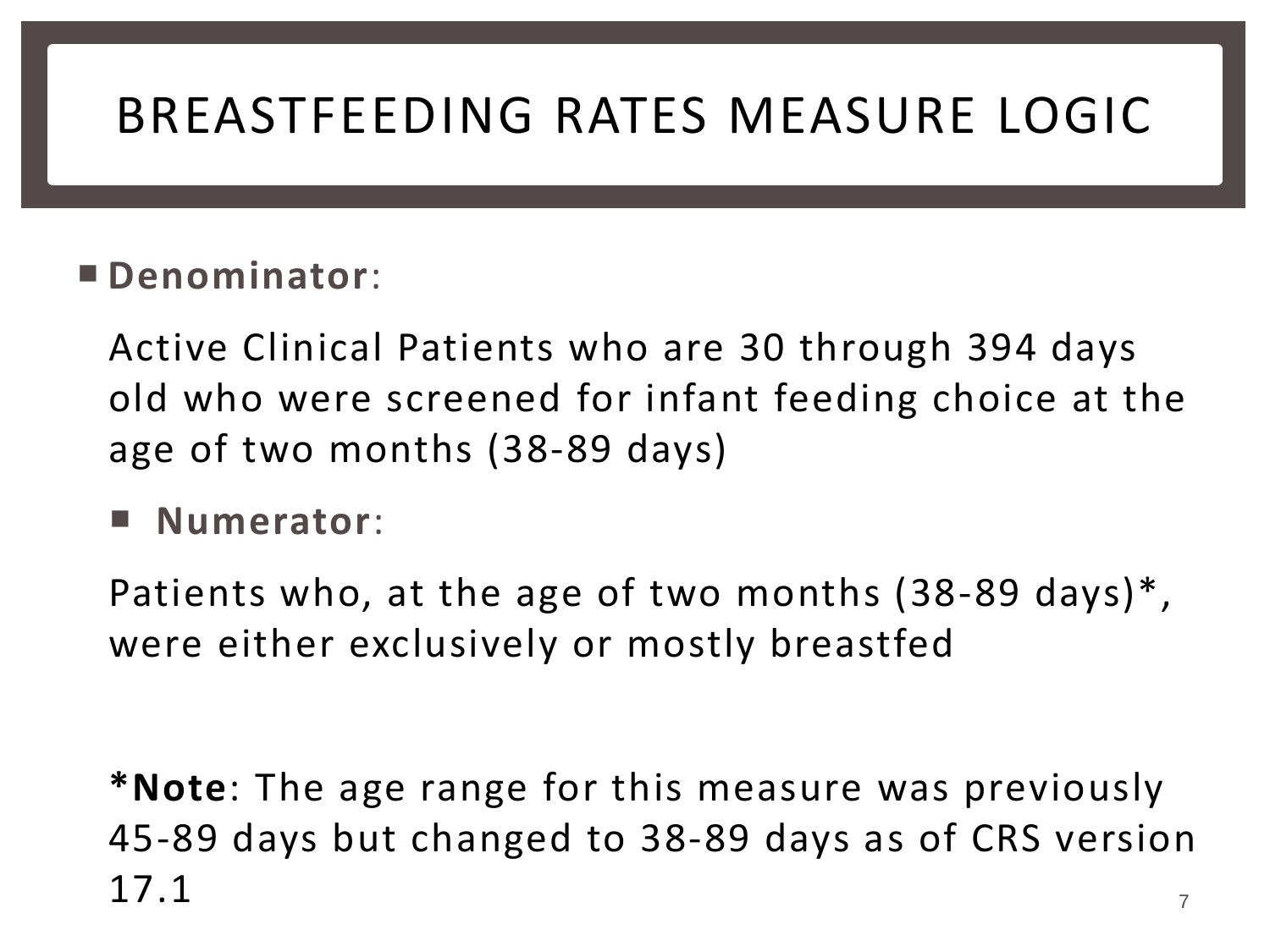# MEASURE ELIGIBILITY

- The Breastfeeding Rates measure is very specific...A patient must be:
	- Screened for infant feeding choice during the 2 month age range (38-89 days old)

#### **AND**

- Mostly or exclusively breastfed at age 2 months (38-89 days old)
- Patients who are not screened for feeding choice are not in the measure denominator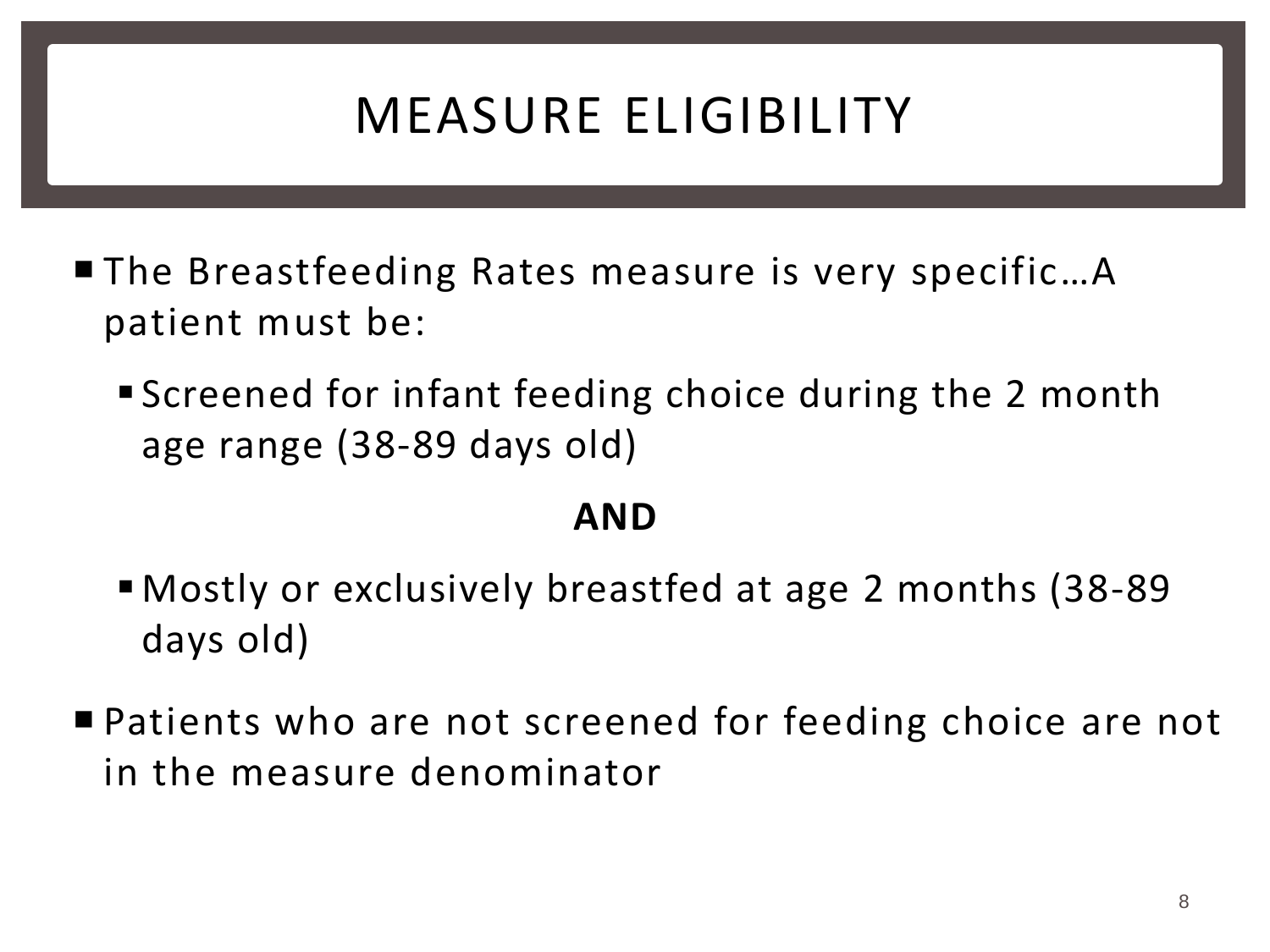# DOCUMENTING INFANT FEEDING CHOICE

- Infant Feeding Choice (IFC) Collection tool allows providers to document feeding choice in PCC and EHR
- Easy-to-use tool
	- Seven categories to choose from
	- Uust "check off" the correct category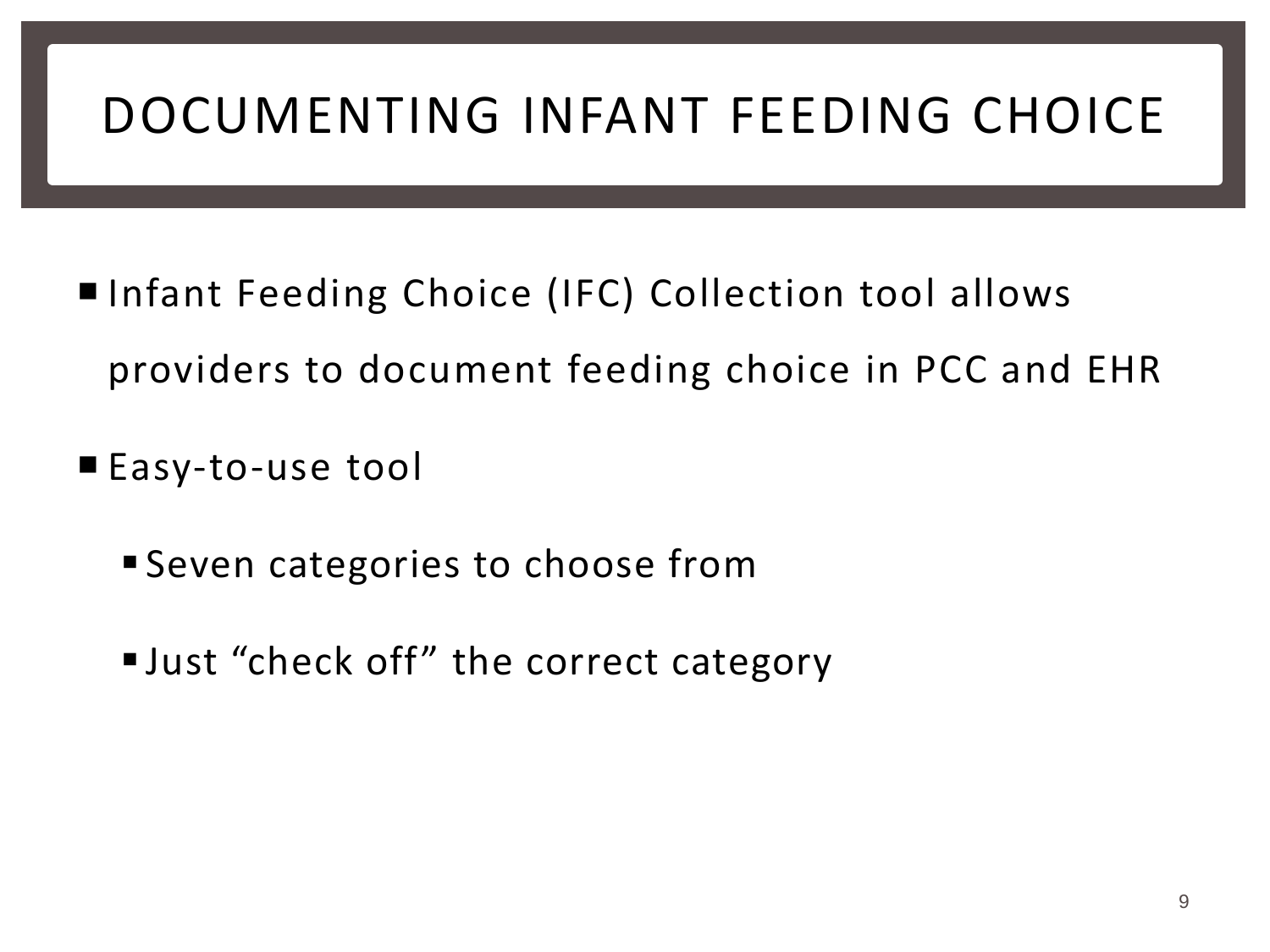### INFANT FEEDING CHOICE CATEGORIES (EHR)

- **Exclusive Breastfeed:** Baby is breastfed/fed expressed breast milk only, no formula or supplementary fluids
- **½ Breast ½ Formula:** Baby is breastfed/fed expressed milk half the time and half the time is fed formula
- **Formula Only:** Baby receives only formula
- **Mostly Breastfeed**: Baby is breastfed/fed expressed breast milk, with some supplementary fluids
- **Mostly Breastfeed, Some Formula**: Baby is breastfed/fed expressed breast milk with some formula feeding (but less than half time formula feeding)
- **Mostly Formula, Some Breastfeed**: The Baby is mostly formula fed, but breastfeeds or is fed expressed breast milk at least once a week
- **Mostly Formula:** Baby is mostly formula fed, but also gets supplementary fluids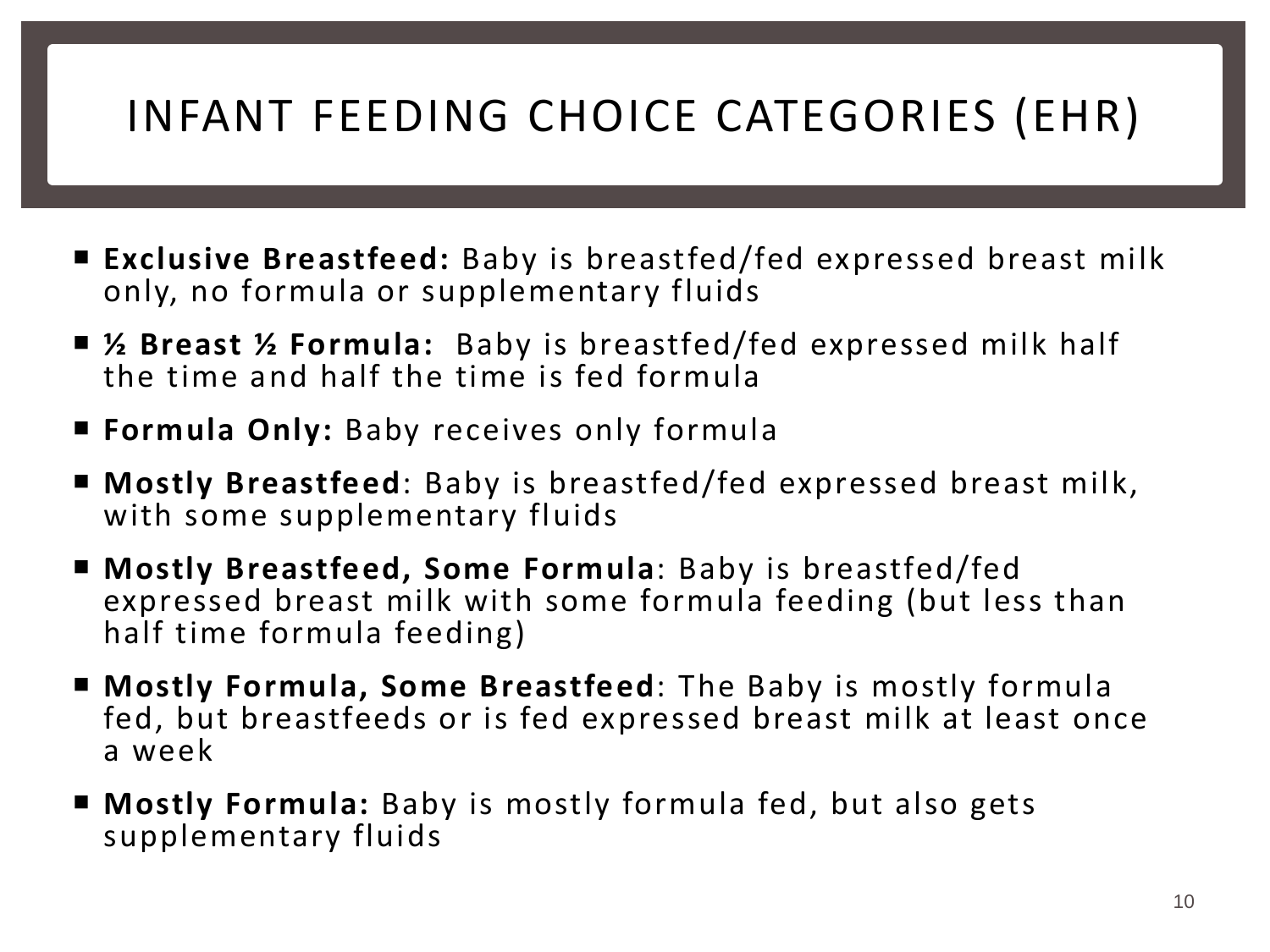### INFANT FEEDING CHOICE CATEGORIES (PCC)

- Sites using PCC will see the same choices as HER sites but in different order with slightly different wording:
	- **Exclusive Breastfeeding**
	- Mostly Breastfeeding
	- ½ Breastfeeding ½ Formula
	- Mostly Formula
	- Formula Only
	- Mostly Breastfeeding, Some Formula
	- Mostly Formula, Some Breast Milk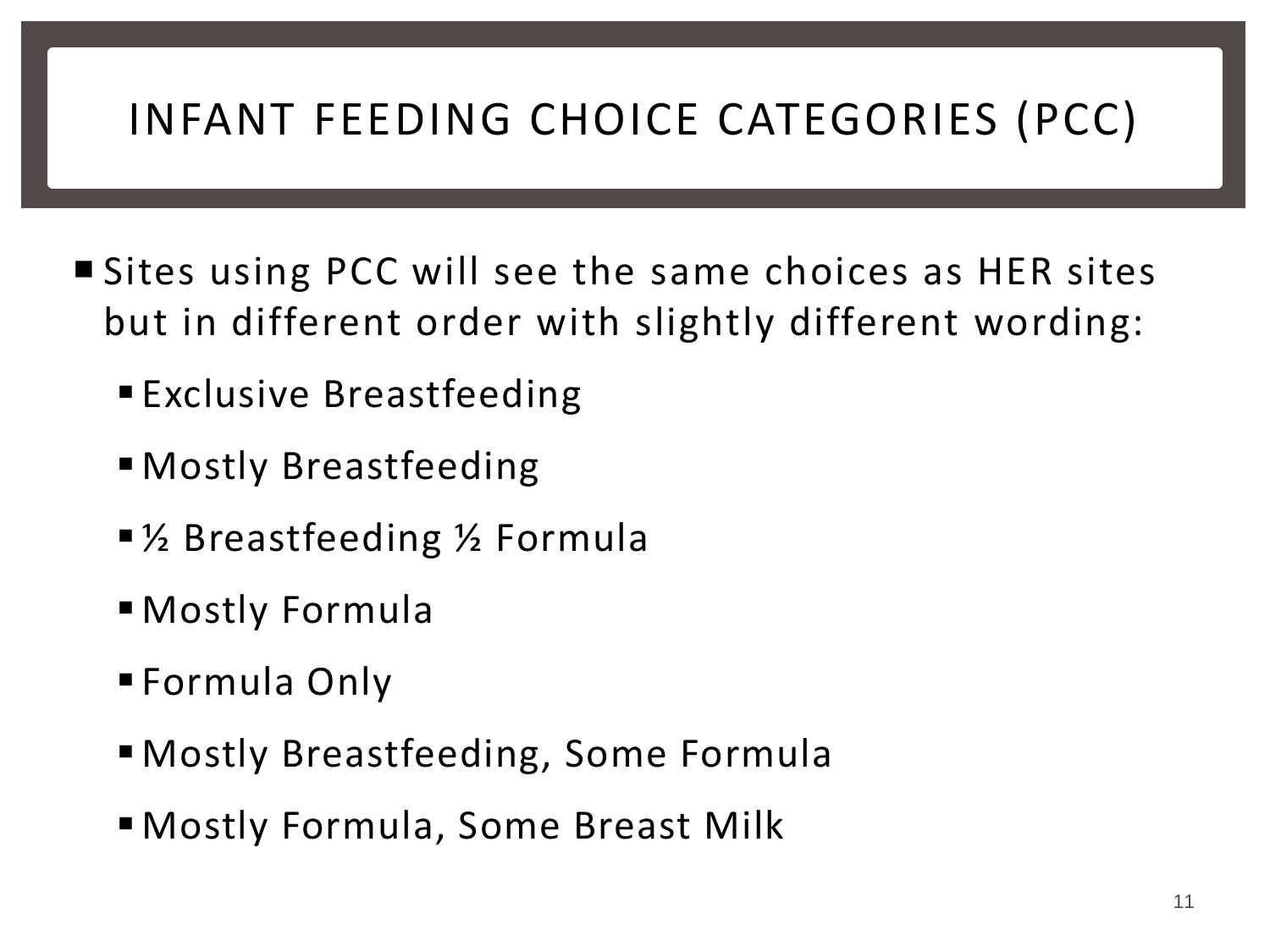# WHICH CATEGORIES COUNT FOR GPRA?

#### **For sites using EHR:**

- Exclusively Breastfeed
- Mostly Breastfeed
- Mostly Breastfeed, Some Formula (as of CRS v. 17.1)

#### **For sites using PCC:**

- **Exclusively Breastfeeding**
- Mostly Breastfeeding
- Mostly Breastfeeding, Some Formula (as of CRS v. 17.1)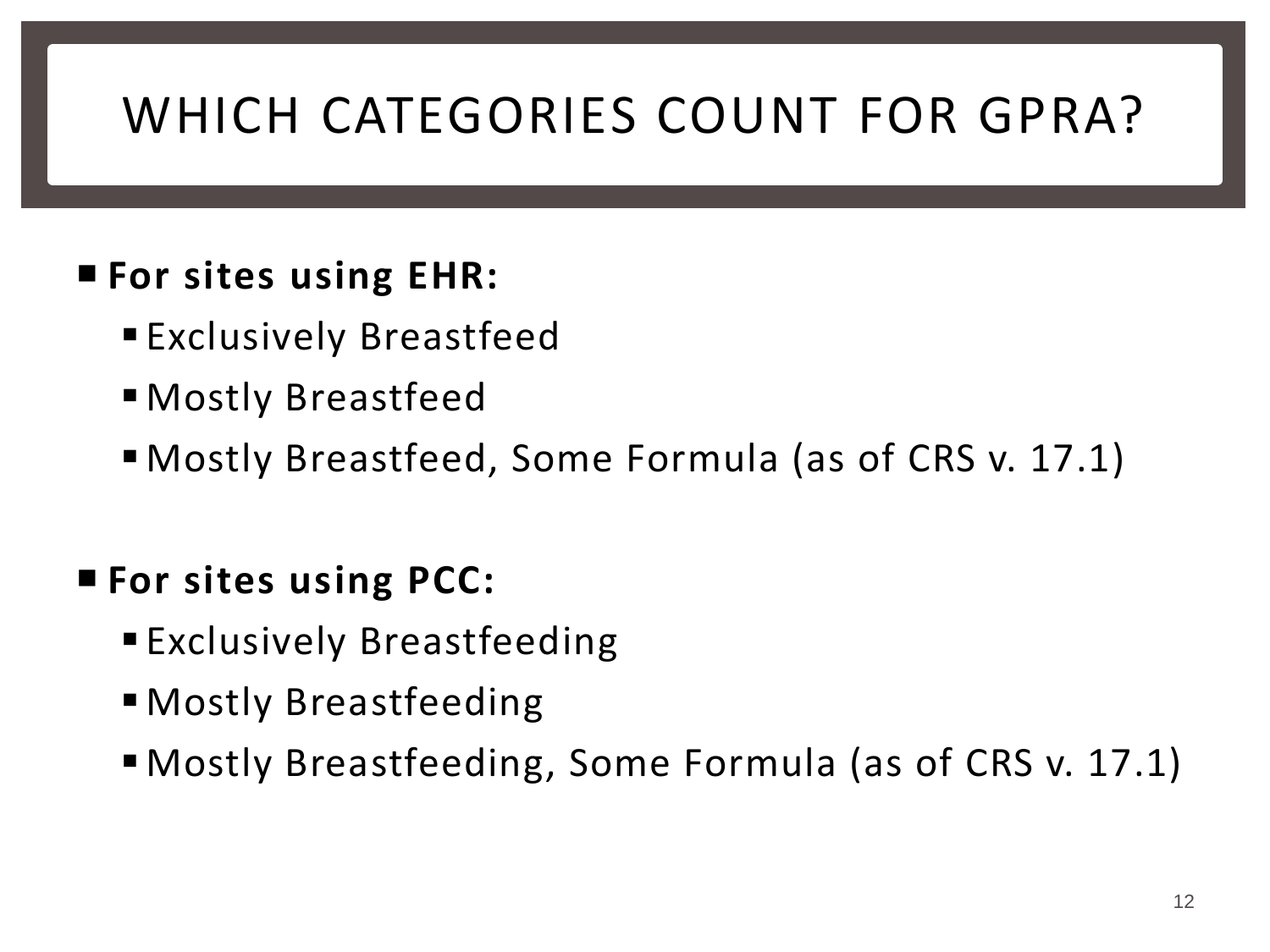### WHO SHOULD COLLECT FEEDING INFORMATION AND HOW OFTEN?

- Any provider can collect feeding information
- Find a consistent place in the patient care flow to ask about feeding choice
- At minimum, all providers in Well Child and Pediatric clinics should collect information for patients age 30- 394 days old at all visit occurring during that age range
- Public Health Nurses (PHNs) can also collect this information
- Very important for all infants are screened for feeding choice information, as only those screened are eligible to be counted in the measure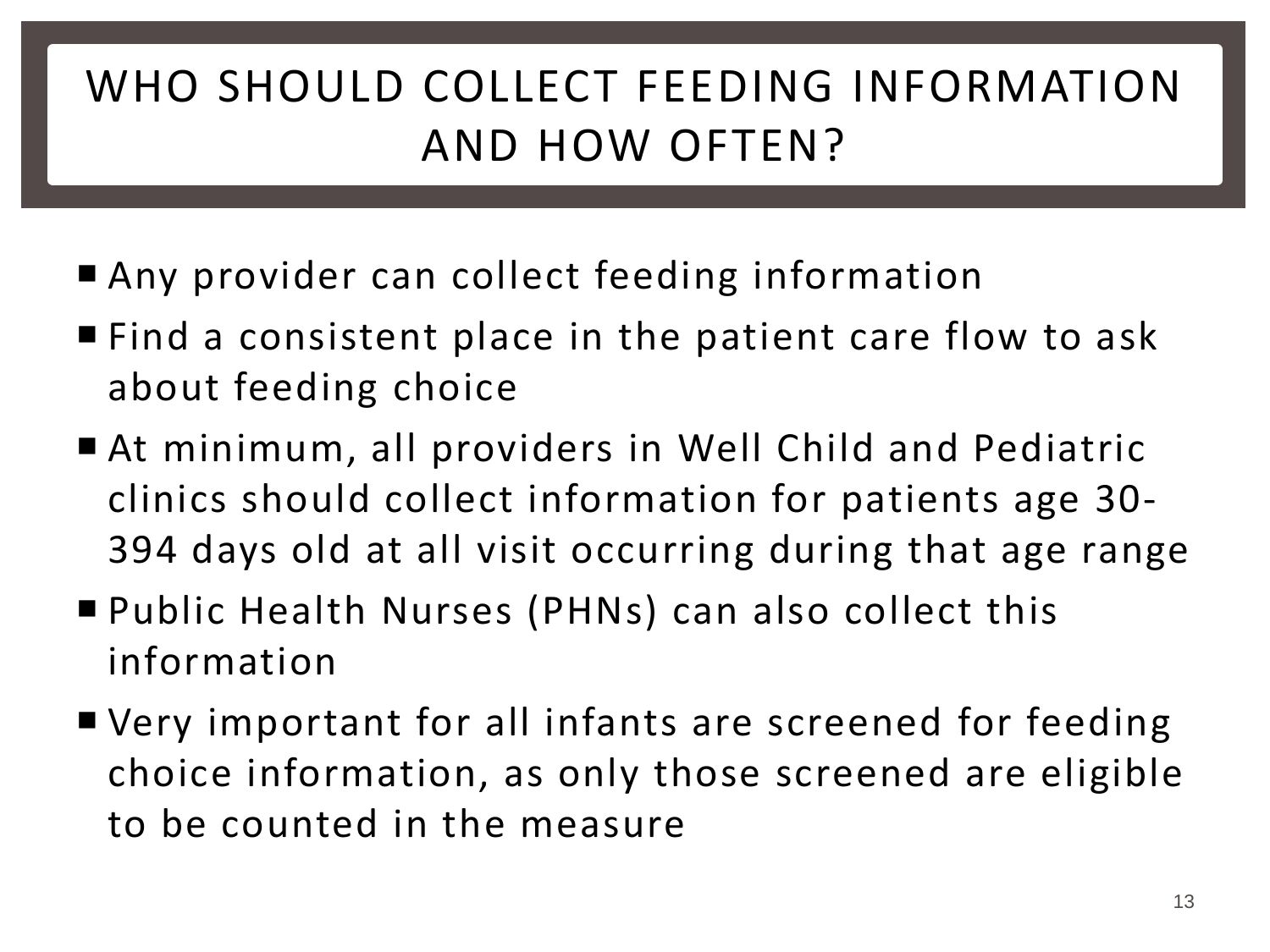### EHR DATA ENTRY

After you have selected the patient and the visit, go to the Infant Feeding component. For some EHR sites, this may be on the Wellness or Triage tab. On the Infant Feeding component, click **Add**

| Infant Feeding<br>Personal Health<br><b>Infant Feeding</b><br>Edit<br>Delete<br>Add<br>$\ddot{\phantom{1}}$<br>Infant Feeding History |                                              |                  |                         |  |  |  |  |  |
|---------------------------------------------------------------------------------------------------------------------------------------|----------------------------------------------|------------------|-------------------------|--|--|--|--|--|
|                                                                                                                                       | <b>Feeding Choice</b>                        | Entry Date       | <b>Secondary Fluids</b> |  |  |  |  |  |
|                                                                                                                                       | EXCLUSIVE BREASTFEEDING                      | 03/23/2015 10:42 |                         |  |  |  |  |  |
|                                                                                                                                       | FORMULA ONLY                                 | 03/10/2015 07:35 |                         |  |  |  |  |  |
|                                                                                                                                       | 1/2 & 1/2 BREAST AND FORMUL 03/10/2015 07:33 |                  |                         |  |  |  |  |  |
|                                                                                                                                       | EXCLUSIVE BREASTFEEDING                      | 03/10/2015 07:33 |                         |  |  |  |  |  |
|                                                                                                                                       |                                              |                  |                         |  |  |  |  |  |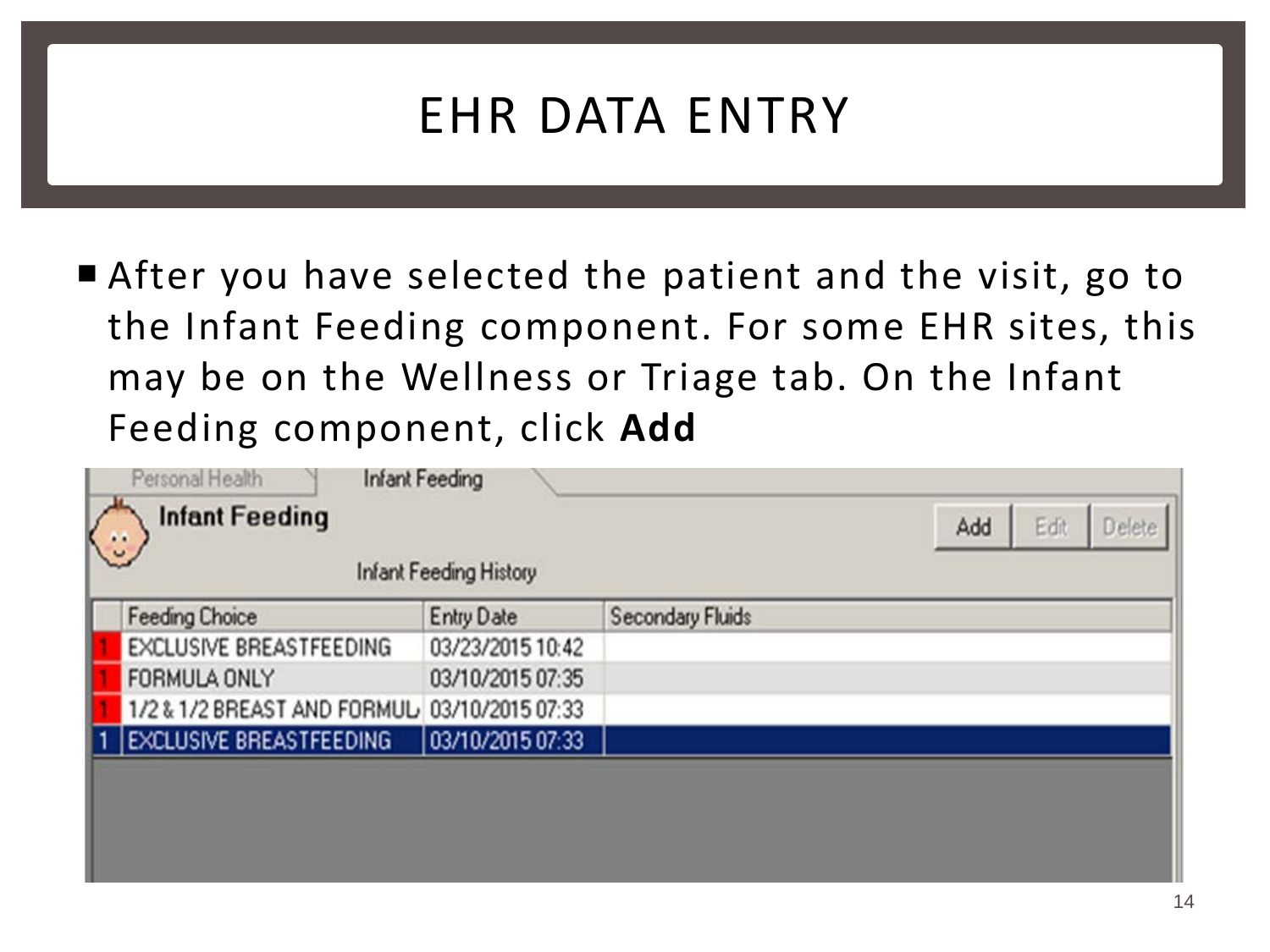# EHR DATA ENTRY (CONT.)

 At the Add Infant Feeding Record window, click the appropriate radio button to select the type of infant feeding, and then click **Save** to save the value

| Personal Health<br><b>Infant Feeding</b>                                                                                                                                                                                    | Infant feeding<br><b>Infant Feeding History</b> |                     | <b>Reproductive</b>                                                                   |                  | Add | Ed?    |
|-----------------------------------------------------------------------------------------------------------------------------------------------------------------------------------------------------------------------------|-------------------------------------------------|---------------------|---------------------------------------------------------------------------------------|------------------|-----|--------|
| <b>Feeding Choice</b>                                                                                                                                                                                                       |                                                 | <b>Entry Date</b>   |                                                                                       | Secondary Fluids |     |        |
| MOSTLY FORMULA<br>EXCLUSIVE BREASTFEEDING                                                                                                                                                                                   | 06/16/2014 12:18<br>12/12/2013 10:39            |                     | MILK, FRUIT JUICE, CARBONATED DRINK, SF                                               |                  |     |        |
| мс<br>C Exclusively Breastfeed<br>FO.<br>MC<br>C 1/2 Breast 1/2 Formula<br>мc<br>C Formula only<br>MC<br><b>Mostly Breastfeed</b><br>Mostly Breastfeed, some Formula<br>C Mostly Formula, some Breastfeed<br>Mostly Formula |                                                 | $\Box$ Mik<br>Water | <b>Secondary Fluids</b><br>Fruit juice<br>Carbonated drink<br>Sports drink<br>Glucose | Save             |     | Cancel |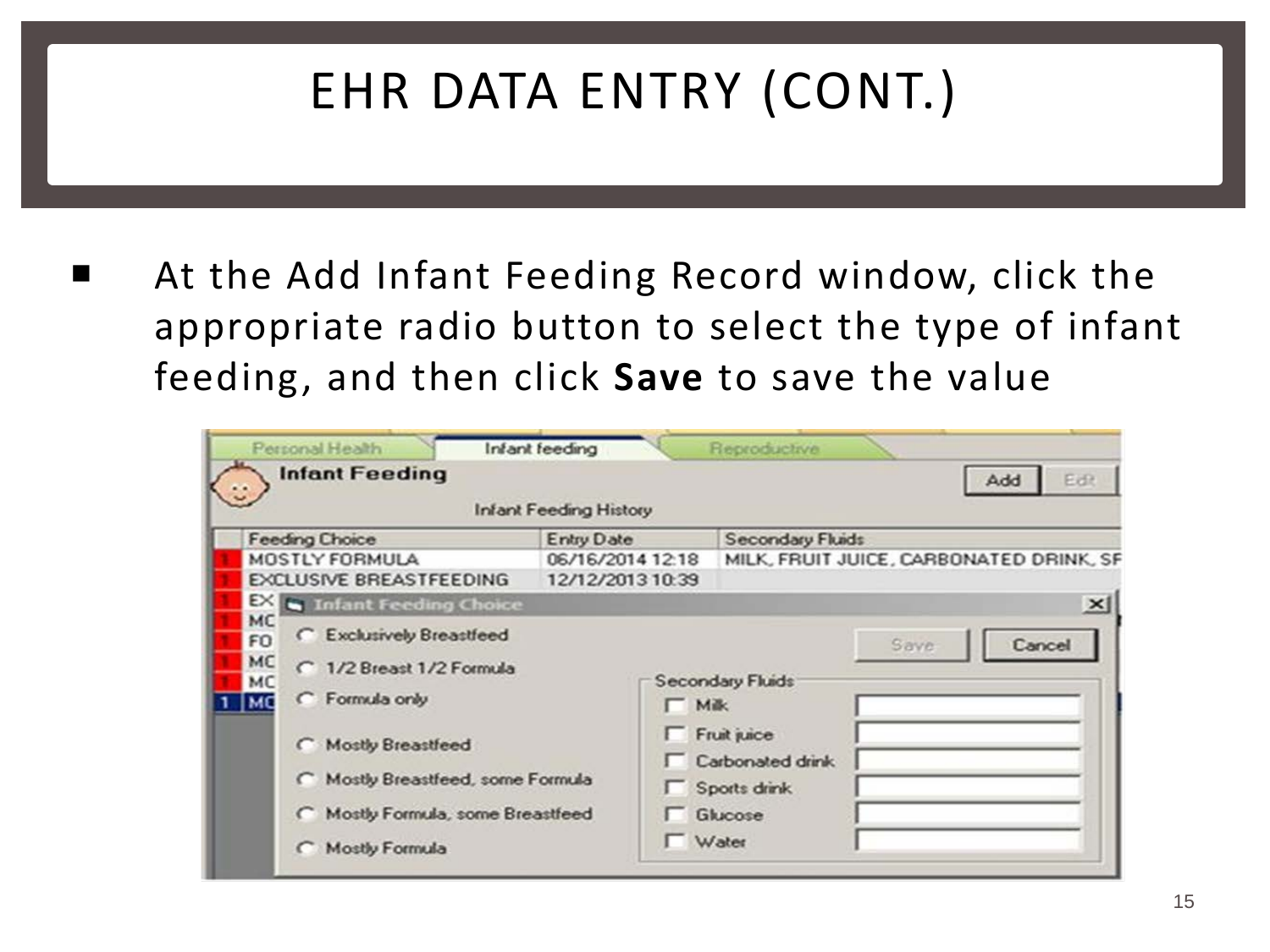# EHR DATA ENTRY (MORE)

■ The patient's value for Infant Feeding Choice for this visit is now displayed in the Infant Feeding component.

| <b>Infant Feeding</b><br>Personal Health<br><b>Infant Feeding</b><br>Edit<br>Delete<br>Add<br>$\ddot{\phantom{1}}$<br><b>Infant Feeding History</b> |                                              |                  |                         |  |  |  |  |  |
|-----------------------------------------------------------------------------------------------------------------------------------------------------|----------------------------------------------|------------------|-------------------------|--|--|--|--|--|
| ı                                                                                                                                                   | Feeding Choice                               | Entry Date       | <b>Secondary Fluids</b> |  |  |  |  |  |
|                                                                                                                                                     | EXCLUSIVE BREASTFEEDING                      | 03/23/2015 10:42 |                         |  |  |  |  |  |
|                                                                                                                                                     | FORMULA ONLY                                 | 03/10/2015 07:35 |                         |  |  |  |  |  |
|                                                                                                                                                     | 1/2 & 1/2 BREAST AND FORMUL 03/10/2015 07:33 |                  |                         |  |  |  |  |  |
|                                                                                                                                                     | <b>EXCLUSIVE BREASTFEEDING</b>               | 03/10/2015 07:33 |                         |  |  |  |  |  |
|                                                                                                                                                     |                                              |                  |                         |  |  |  |  |  |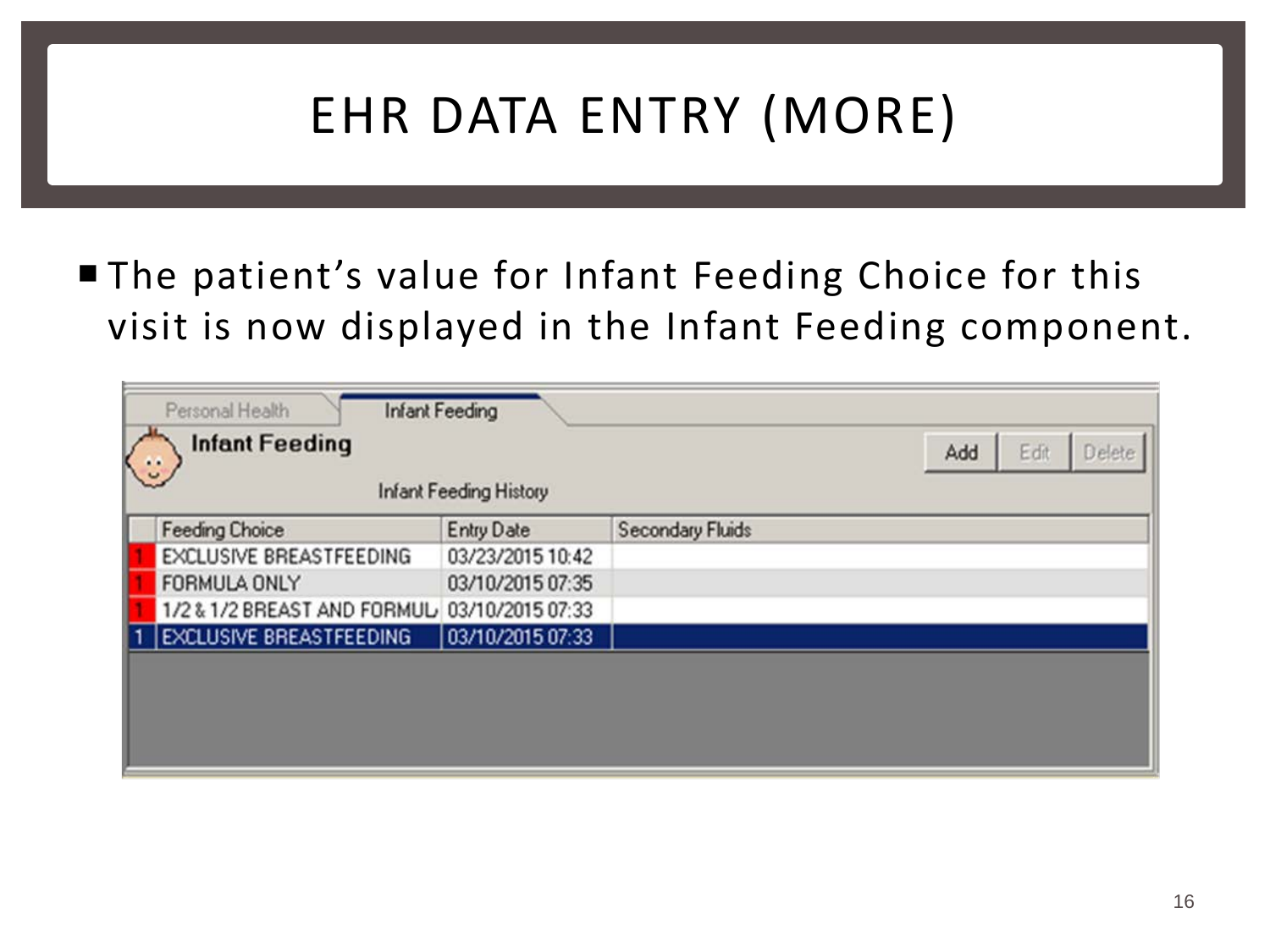### PCC DATA ENTRY

 Create a new visit or select an existing visit to append. At the "Mnemonic" prompt, type **IF** (Infant Feeding Choices) and press Enter

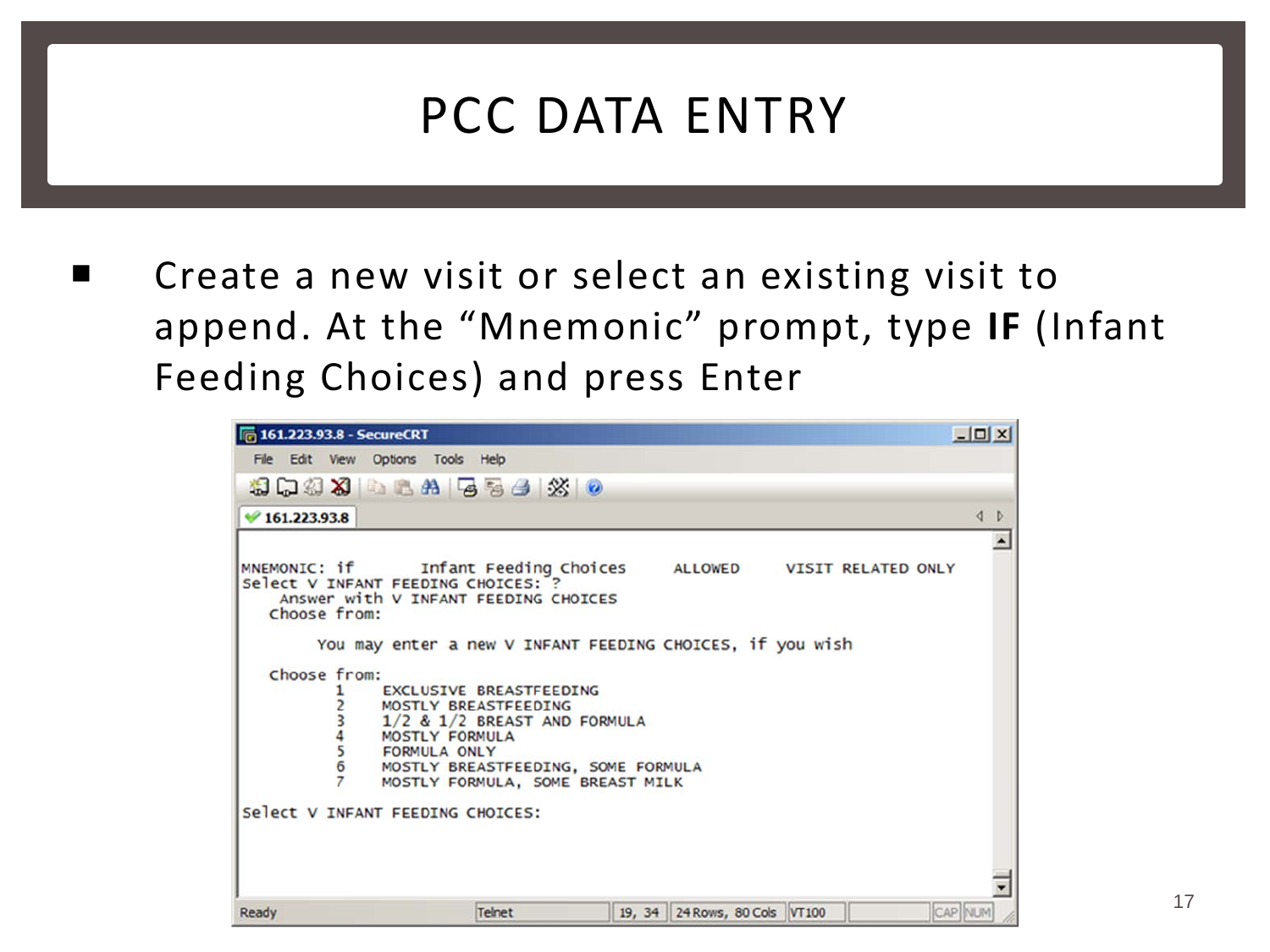# PCC DATA ENTRY, CONT.

- Type the number corresponding to the type of feeding and press Enter. If you do not know the number, type "**??**" and press Enter to see a list of choices.
- You are returned to the "Mnemonic" prompt. Continue with data entry of other items.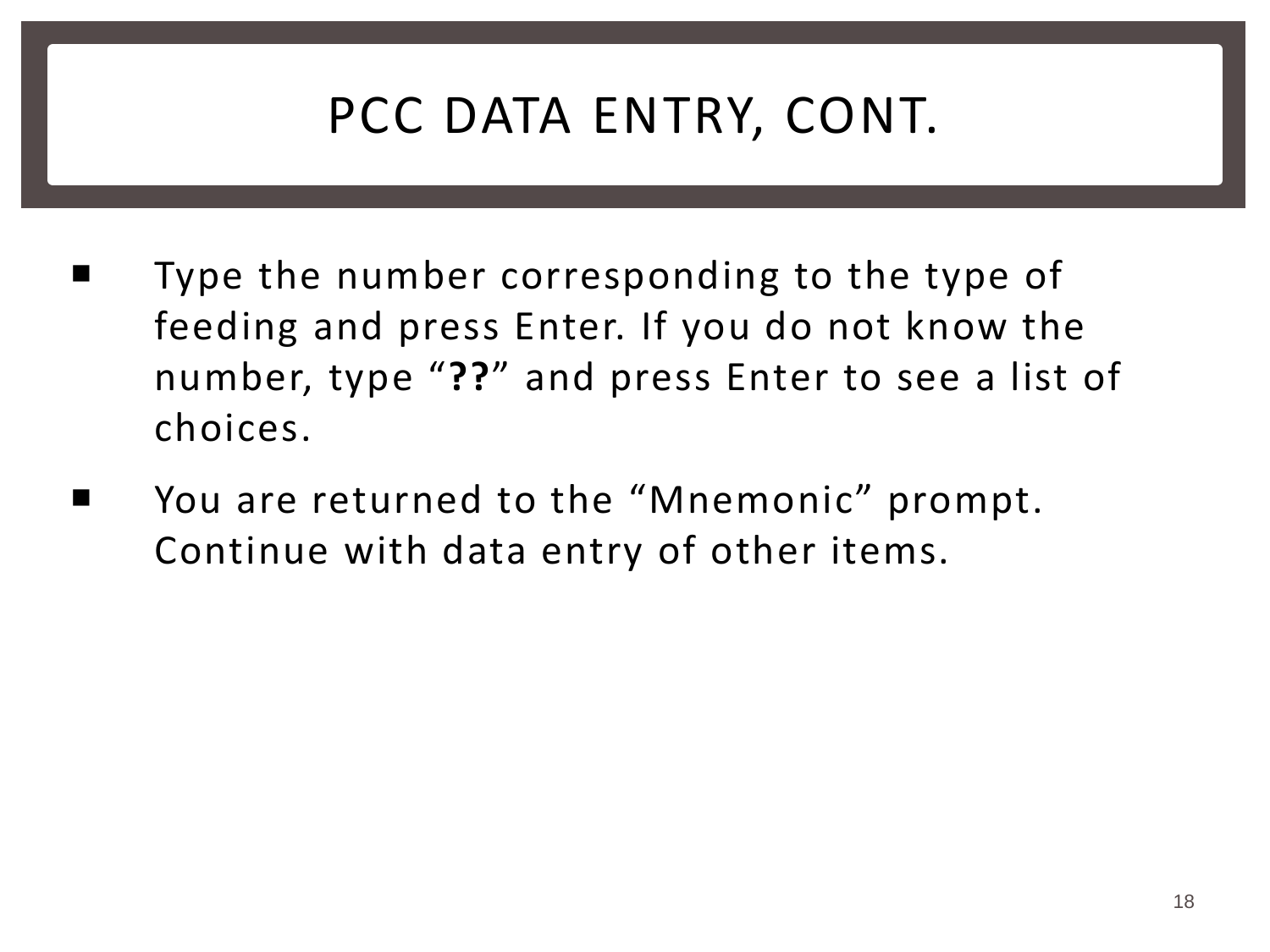### CRS BREASTFEEDING MEASURES

- Percentage of patients age 30 days through 1 year of age who were ever screened for infant feeding choice
- **Percentage of patients who were screened for infant** feeding choice at the ages of 2 months, 6 months, 9 months, and 1 year
- **Percentage of patients who were screened and exclusively** or mostly breastfed at 2 months, 6 months, 9 months, and 1 year
- **Percentage of infants who were screened for infant feeding choice at the age of 2 months old (38-89 days old) that are exclusively or mostly breastfed. (GPRA Measure)**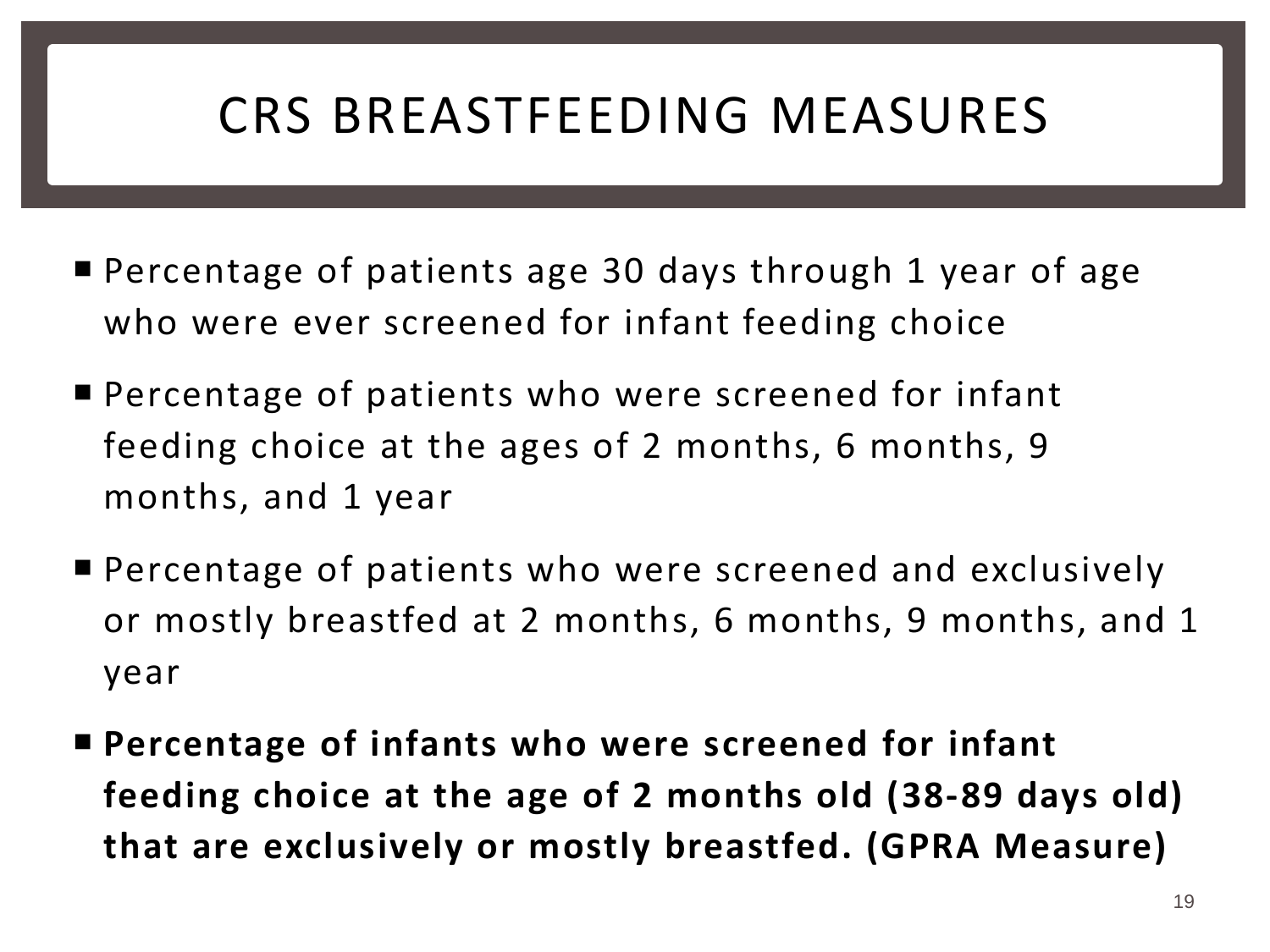# AGE DEFINITIONS FOR CRS

- CRS defines the age ranges for this measure as:
	- ■2 months: infants 38–89 days old
	- ■6 months: infants 165–209 days old
	- ■9 months: infants 255–299 days old
	- ■1 year: infants 350–394 days old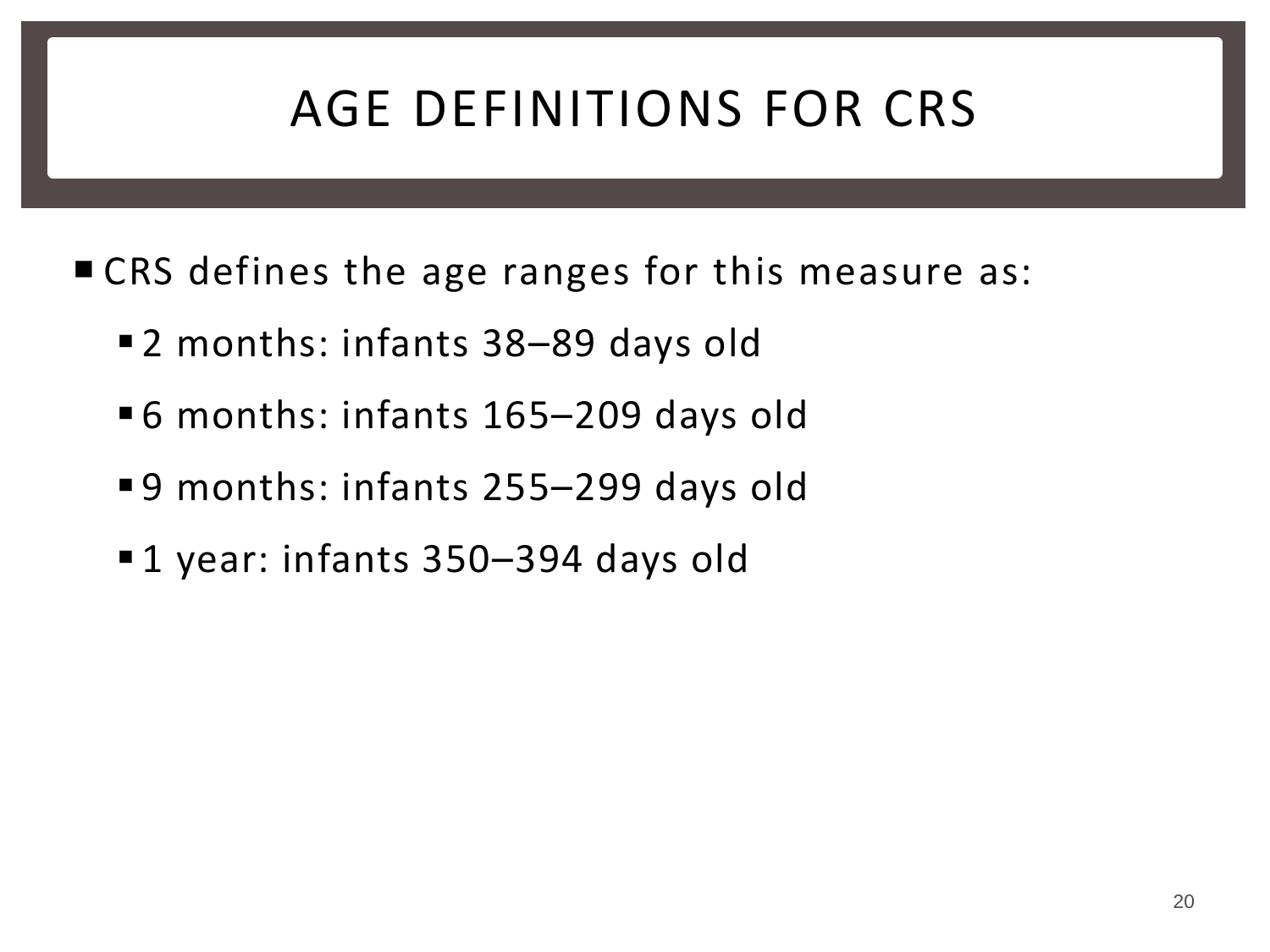# CRS MEASURE LOGIC

- $\blacksquare$  In case of multiple entries, the documented feeding choice from the Infant Feeding Choice *closest to the exact age being assessed* will be used
- For example, patient documented mostly breastfed at 45 days old, but ½ breastfed and ½ formula fed at 60 days old. The ½ breastfed, ½ formula fed value will be counted because it is closest to the exact age of 2 months.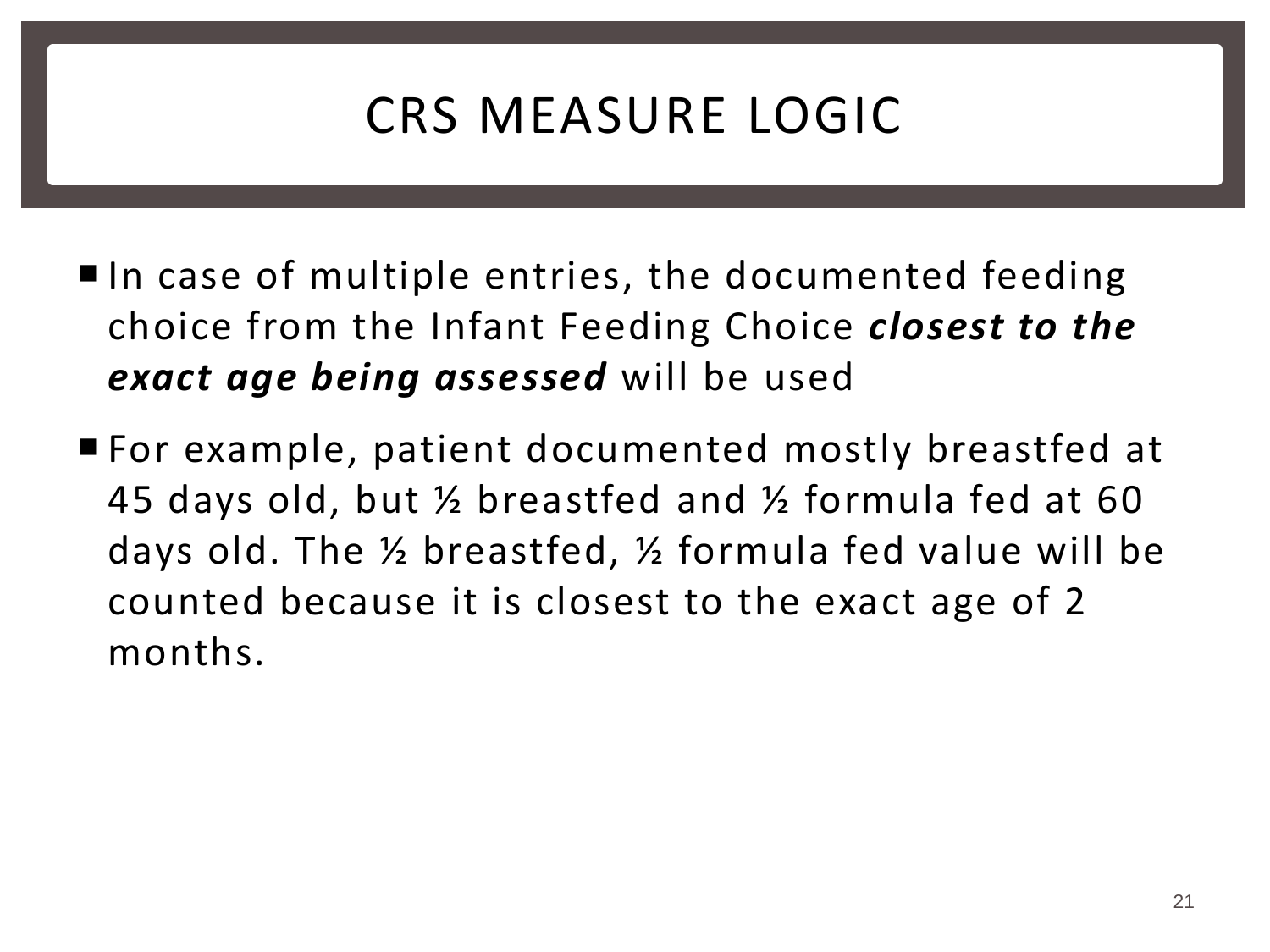# CRS MEASURE LOGIC (CONT.)

- $\blacksquare$  In order to be included in the age-specific screening numerators, the patient must have been screened at the specific age range
- For example, if a patient was screened at 6 months but was not screened at 2 months, then the patient will only be counted in the 6 months numerator.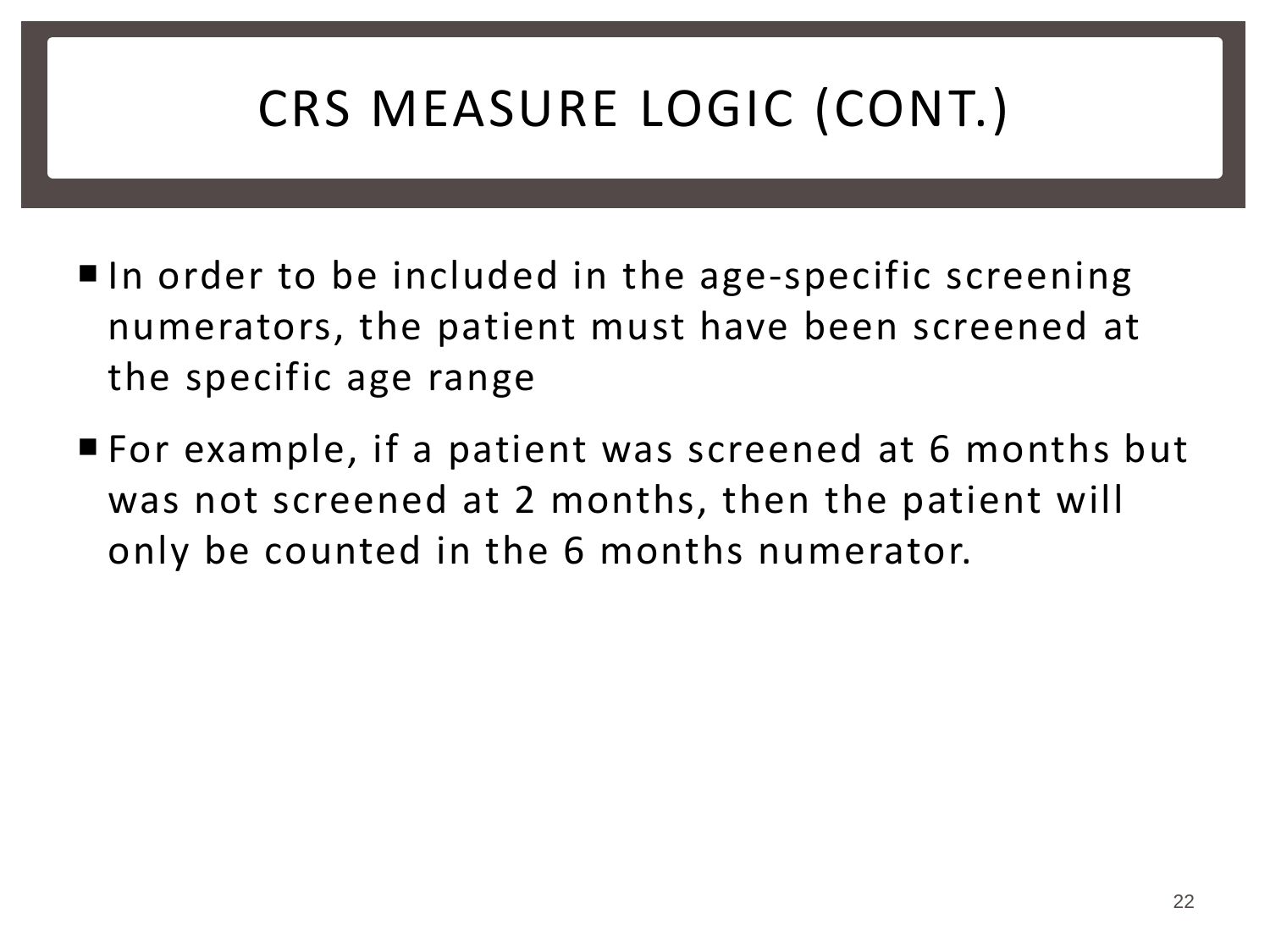## BEST PRACTICES

- **Ask** about infant feeding choice at all well child visits, and other visits as appropriate.
	- Begin the conversation about feeding choice early, ideally when the mother is still pregnant
- **Document** infant feeding choice using the infant feeding collection tool. Data entered in other places (including the birth measurements section of EHR) will not be picked up by CRS for this measure
- **Monitor** your Breastfeeding Rates in CRS
	- You can use CRS reports to monitor your facility's breastfeeding rates and identify which patients need screening. Detailed instructions for how to do this are available in the Breastfeeding FAQ document located at :  $\frac{23}{23}$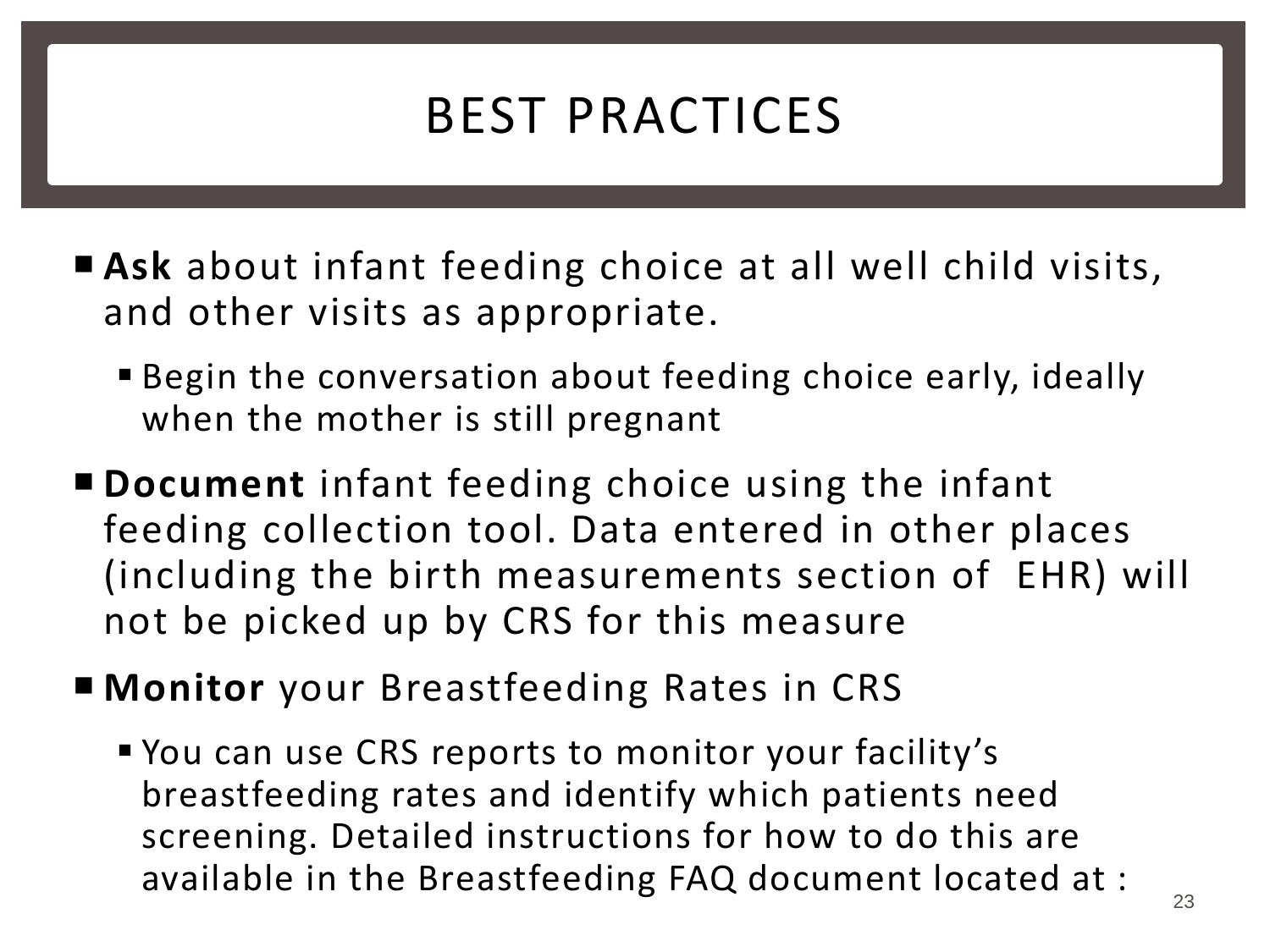# BABY FRIENDLY AND BREASTFEEDING PROMOTION RESOURCES

■Indian Health Service:

**<http://www.ihs.gov/babyfriendly/>**

- Baby-Friendly USA: **<http://www.babyfriendlyusa.org/>**
- Academy of Breastfeeding Medicine:

**<http://www.bfmed.org/>**